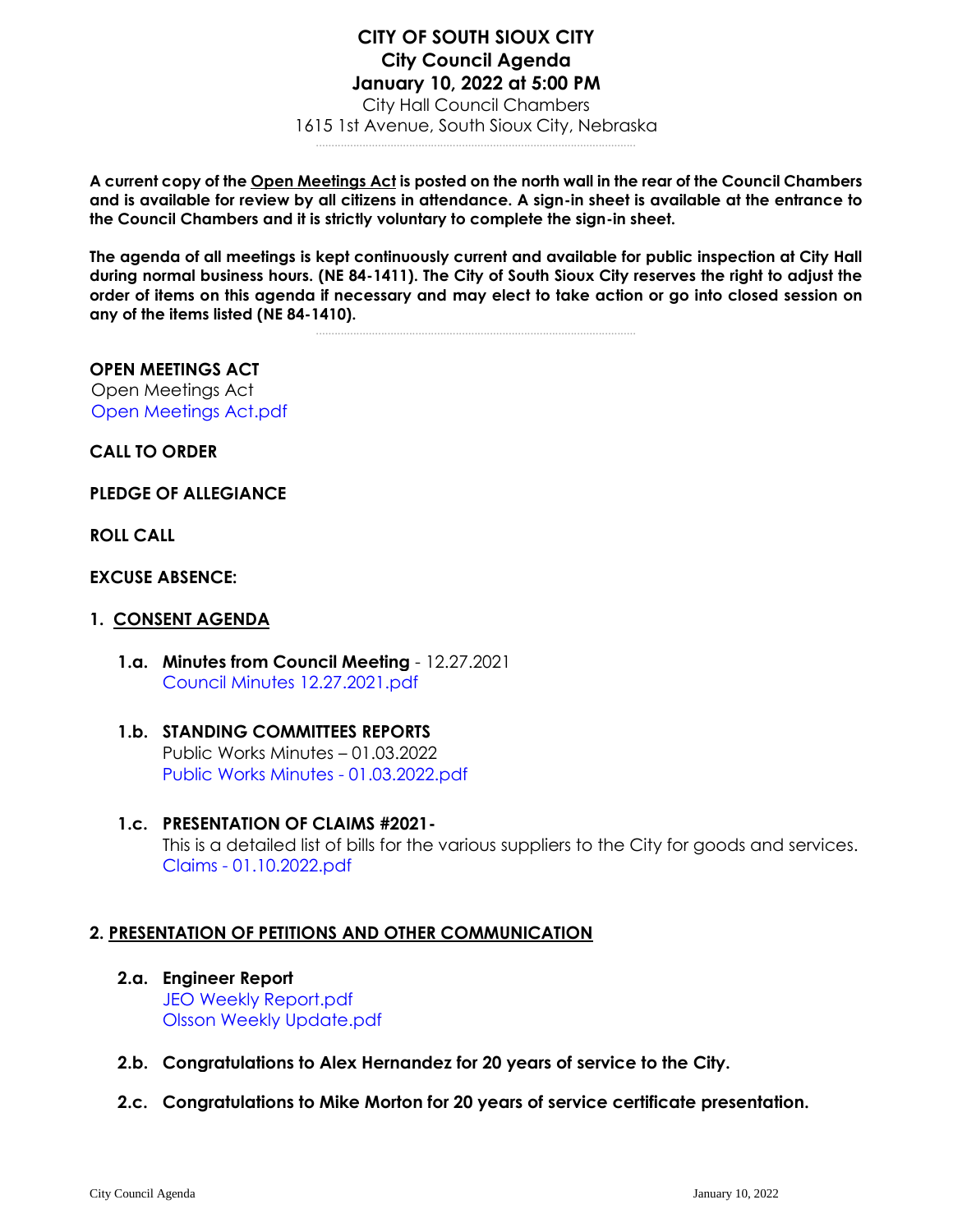# **CITY OF SOUTH SIOUX CITY City Council Agenda January 10, 2022 at 5:00 PM**

City Hall Council Chambers 1615 1st Avenue, South Sioux City, Nebraska

**2.d. Catching the Plug** – Fire Department. [Catching the Plug.pdf](https://legistarweb-production.s3.amazonaws.com/uploads/attachment/pdf/1200090/Catching_the_Plug.pdf)

# **2.e. PUBLIC HEARING – RESOLUTION 2022-04**

Thramer Subdivision final plat, legal description and developer's agreement. This subdivision is located outside the South Sioux City city limits but within our extraterritorial zoning jurisdiction. The subdivision is located in the 500 block of 142nd Street and north of the lots fronting 142nd Street. The lots in the new subdivision will be accessible by an existing private easement and new private easements in the subdivision. Care and maintenance of the private access easements is the responsibility of the property owners. [THRAMER SUBDIVISION LEGAL DESCRIPTION Nov 22 2021.pdf](https://legistarweb-production.s3.amazonaws.com/uploads/attachment/pdf/1200100/THRAMER_SUBDIVISION_LEGAL_DESCRIPTION_Nov_22_2021.pdf) [THRAMER SUBDIVISION Nov 22 2021.pdf](https://legistarweb-production.s3.amazonaws.com/uploads/attachment/pdf/1200101/THRAMER_SUBDIVISION_Nov_22_2021.pdf)

#### **2.f. PUBLIC HEARING – RESOLUTION 2022–05. Lot Split**

Ryan and Nicole Sands, 463 Dixon Path lot split. Selling about 6 acres of land to neighbors. [Lot Split Dixon Path.pdf](https://legistarweb-production.s3.amazonaws.com/uploads/attachment/pdf/1200107/Lot_Split_Dixon_Path.pdf)

# **3. INTRODUCTION OF RESOLUTIONS**

- **3.a. RESOLUTION 2022-01. Pymt. HDR Engineering, \$94,415.03.**  Wastewater Treatment Plan Improvements. Invoice # 1200398029. [Resolution -HDR -](https://legistarweb-production.s3.amazonaws.com/uploads/attachment/pdf/1200111/Resolution_-HDR_-_Wastewater.pdf) Wastewater.pdf
- **3.b. RESOLUTION 2022-02. Pymt. Digital Ally; \$9,077.10. South Sioux City Police Department,**  2 – in car camera systems, USDA Police Grant – 21USDA-00. Invoice # 1119142. Resolution - [Digital Alley.pdf](https://legistarweb-production.s3.amazonaws.com/uploads/attachment/pdf/1200114/Resolution_-_Digital_Alley.pdf)

# **3.c. RESOLUTION 2022-03. Pymt. CDS Inspections and Beyond. \$4,000.00.**

Lead – Based Paint Inspection and Lead Based Risk Assessment on 4 homes. (CDBG – Owner Occupied Rehab - 20H35034)

Invoice # 024 = \$1,000.00 Invoice # 025 = \$1,000.00 Invoice # 026 = \$1,000.00 *I*nvoice # 027 = \$1,000.00

Resolution - [CDS Inspections and Beyond.pdf](https://legistarweb-production.s3.amazonaws.com/uploads/attachment/pdf/1200118/Resolution_-_CDS_Inspections_and_Beyond.pdf)

# **3.d. RESOLUTION 2022-06. Pymt. Terracon, \$5,350.00.**

Soil Technician and Concrete Technician. C318016 SRF WWTP. Invoice # TG20213 Resolution - [Terracon.pdf](https://legistarweb-production.s3.amazonaws.com/uploads/attachment/pdf/1200130/Resolution_-_Terracon.pdf)